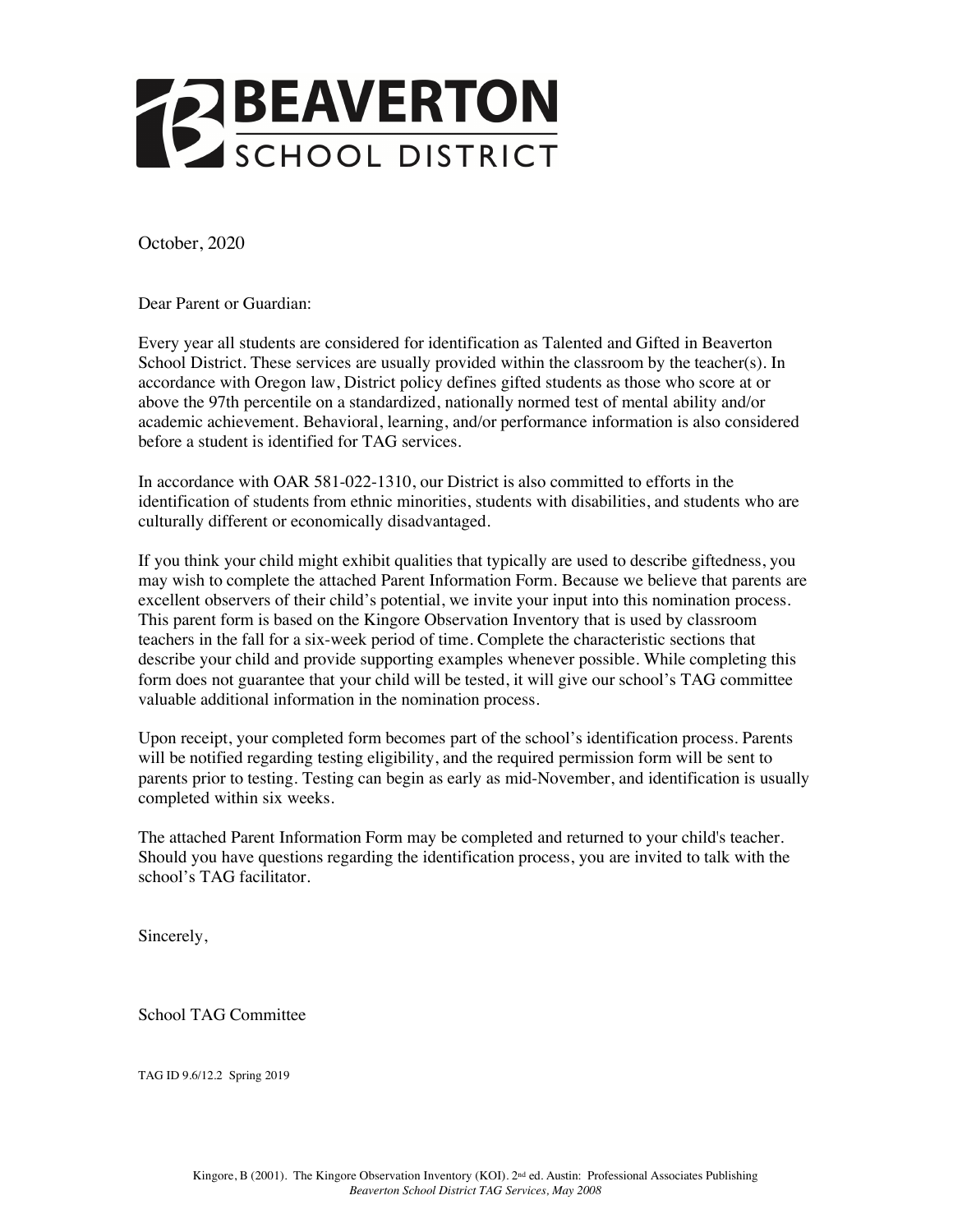# Parent Information Form

*Grades 4 through 8*  **Derived from the Kingore Observation Inventory (KOI)** 

| Student |        | Grade |
|---------|--------|-------|
| Parent  |        | Date  |
| Teacher | School |       |

Parents have unique opportunities to see their children at play, at work, and in family settings. Please share your observations with us. This form and the similar KOI completed by the teacher will be included with other data to increase our understanding of your child's needs.

| <b>Advanced Language</b> |  |
|--------------------------|--|
|--------------------------|--|

Uses a large vocabulary and more precise language than expected for the age level Is unusually descriptive in conversations or writings Expresses similes, metaphors or analogies; "A \_\_\_\_is really like a \_\_\_\_because \_\_\_\_" Modifies language for less experienced listeners Ably explains complex concepts to others Uses verbal skills to handle conflicts or influence others

Examples from above of things my child said:

### Analytical Thinking

Able to abstract and generalize information Notices a surprising depth of details about surroundings Thinks logically; presents arguments logically Thinks critically; may lead to skepticism Recognizes relationships or patterns between ideas or experiences Enjoys analyzing and solving difficult problems Enjoys planning and organizing

Examples from above of things my child said or did:

TAG ID 9.7d/12.3d Spring 2019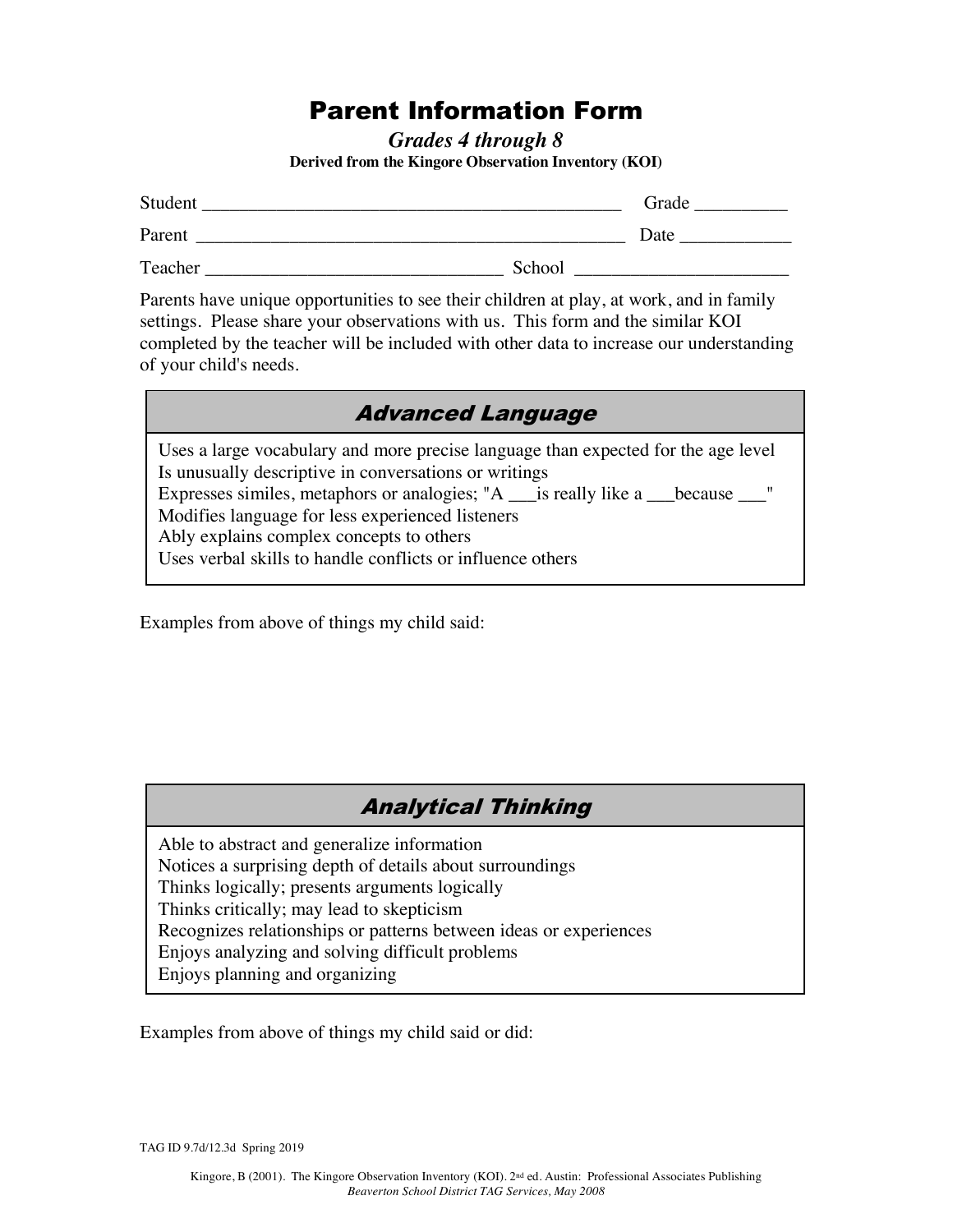#### **Parent Information Form: Grades 4 through 8 Tage 2 Page 2**

### Meaning Motivation

Is philosophical

Has a questioning attitude; asks intellectual questions about complex topics Generates multiple new ideas and solutions to problems; ingenious Demonstrates in depth information in areas beyond age expectations Remembers! (May retell an experience, story or video almost verbatim) Displays high levels of task commitment and energy when pursuing interests Eager to do things differently; independent

Examples from above of things my child said or did:

### **Perspective**

Explains another's point of view Approaches problems from an unusual perspective in oral discussions, art, writing and math solutions or problem solving Expresses past, present and future aspects of an issue Develops advanced or unique graphic products and patterns Appreciates the beauty and value of things

Examples from above of things my child said or did:

## Sense of Humor

Says or does something indicating a sense of humor beyond the age level expectations

Uses humor to gain approval of others

Catches an adult's subtle humor

Uses figurative language and puns for humorous effect

Uses humor that may be absurd or far-out

Examples from above of things my child said or did:  $\frac{1}{2}$  and  $\frac{1}{2}$ amples from above of unings my child s